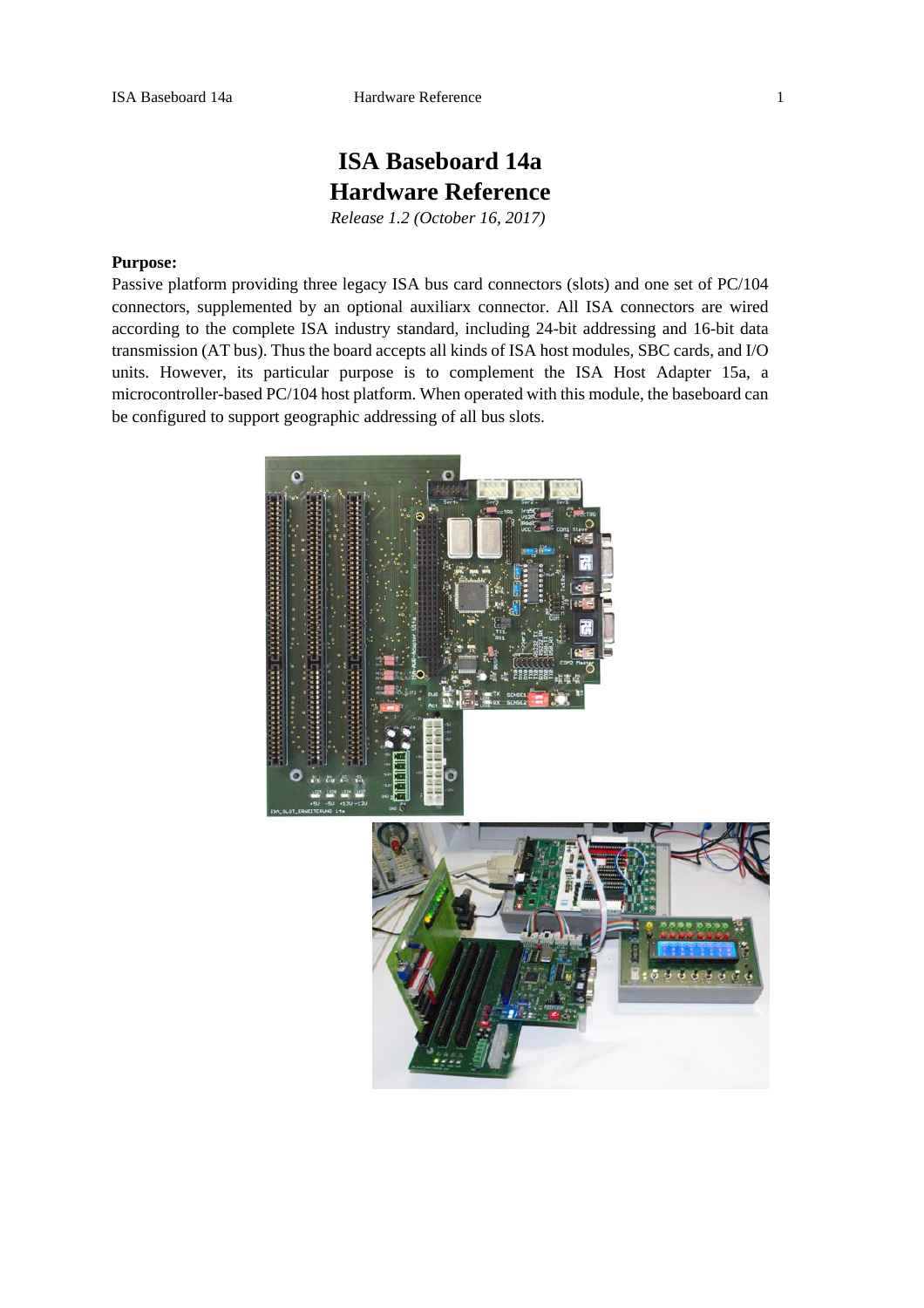

- 
- 
- 
- 4 PC/104 connector, 64 pins (XT bus) 11 ATX power switch terminals
- 5 PC/104 connector, 40 pins (AT bus extension) 12 Power LEDs
- 6 Auxiliary connector, 8 or 12 pins 13 Internal ATX power switch
- 7 ATX power supply connector 14 Configuration pin headers
- 1 ISA slot 1 8 Power supply terminals
- 2 ISA slot 2 9 Ground test point
- 3 ISA slot 3 10 VBATT terminals
	-
	-
	-
	-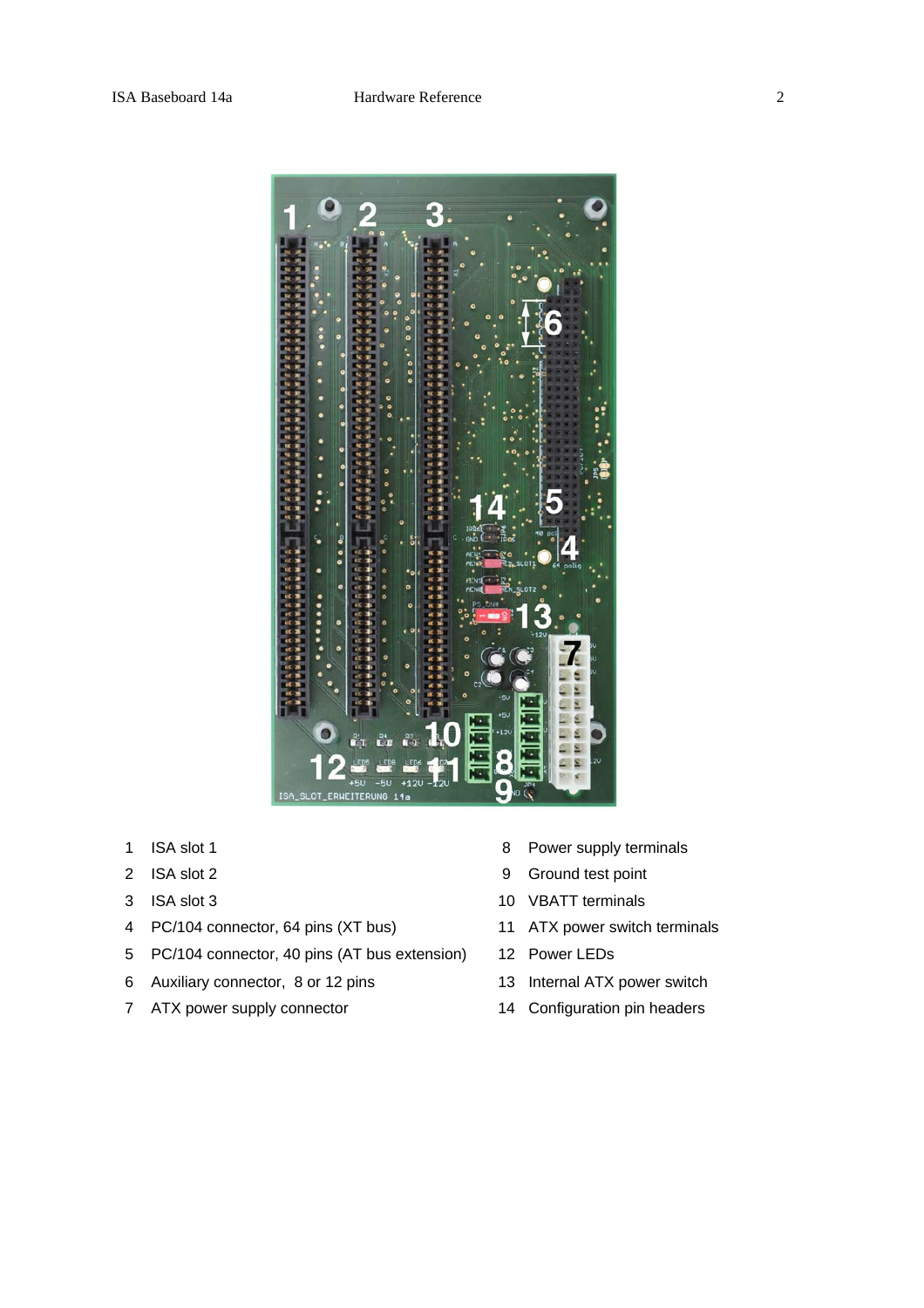#### **ISA slots (1), (2), (3)**

The board can be populated with AT or XT compatible slot connectors.

# **PC/104 connector, 64 pins (XT bus) (4)**

All ISA signals of the 8-bit ISA bus are attached to this connector.

# **PC/104 connector, 40 pins (AT bus extension) (5)**

This connector allows extending the ISA bus to 16 data bits and 24 address bits.

# **Auxiliary connector, 8 or 12 pins (6)**

This connector is only effective if certain PC/104 modules are plugged on. An 8-pin or 12-pin connector can be fitted. 8 pins are used to supply the host controller. Contact assignment and physical position of the 8-pin connector correspond to some kind of industry standard, to the additional connector of the so-called MOPS single board computers, manufactured by Kontron. These contacts are used to supply the operating voltages to the PC/104 module. The standard operating voltages are accompanied by an optional battery voltage VBATT. The extension to 12 contacts is used to provide three additional address enable (AEN) signals to the slots of the baseboard (geographical addressing). 8-pin connectors may be available from appropriate manufacturers. 12-pin connectors must be manufactured purposefully (by sawing off an appropriate piece of a standard PC/104 connector).





#### **ATX power supply connector (7)**

This 20-pin connector allows employing power supply units manufactured primarily for use in personal computers.

#### **Power supply terminals (8)**

This terminal block has a pin pitch of  $150$  mils  $= 3.81$  mm. Any connector type with appropriate footprint may be inserted. It allows attaching power supply units, which have no ATX-type connector.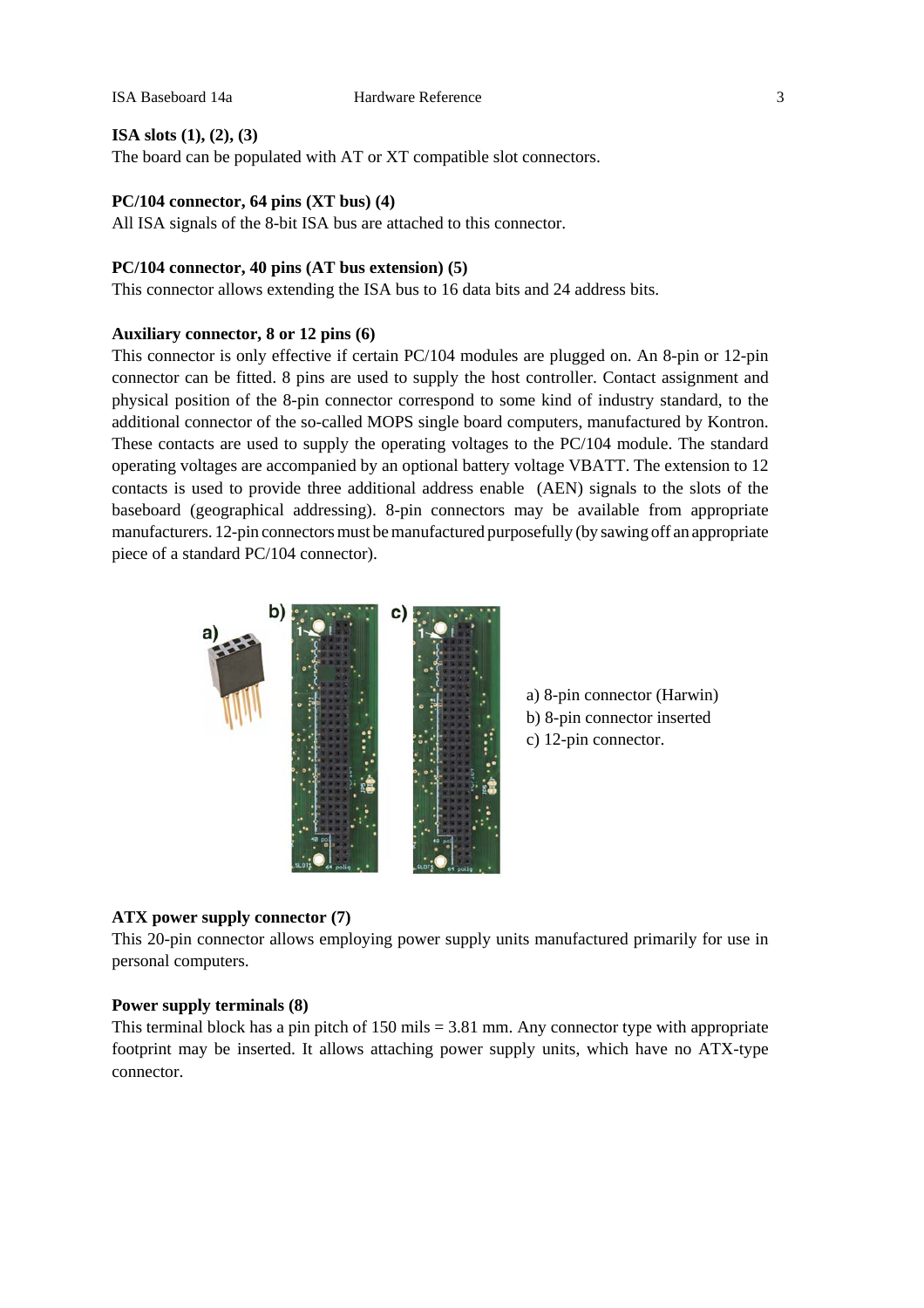ISA Baseboard 14a Hardware Reference 4

#### **Ground test point (9)**

A ground test point can be inserted to support oscilloscope attachment and the like.

# **Battery voltage (VBATT) terminals (10)**

Via these terminals, an external battery can be connected. This provision is only of use if the auxiliary connector (4) is inserted and an appropriate PC/104 module is plugged on.

#### **ATX power switch terminals (11)**

ATX power supplies require a switch to connect the signal PS\_ON# to ground. These terminals allow attaching an external switch, relay contact or the like.

#### **Power LEDs (12)**

A light-emitting diode is provided for each operating voltage  $(+ 5 V, + 12 V, -12 V, -5 V)$ .

## **Internal AT power switch (13)**

This switch allows switching ATX-type power supply units in and off without the need to rely on an external switch.

#### **Configuration pin headers (14)**

In each of pin headers JP1, JP2, and JP3, one jumper must be inserted to select between bus addressing and geographic addressing. Geographic addressing is only effective if a 12-pin auxiliary connector (4) is inserted and an appropriate PC/104 module is plugged on.

# **Power Supply**

Power must be supplied from outside. A 20-pin connector allows for attaching an ATX-type power supply unit. The board provides a local on/off-switch as well as a terminal block connected to the signal PS\_ON#. Additional terminals facilitate connecting arbitrary power sources, including a battery for standby power (VBATT).

All ISA supply voltages are supported:  $+ 5 V$ ,  $+ 12 V$ ,  $- 12 V$ , and  $- 5 V$ .